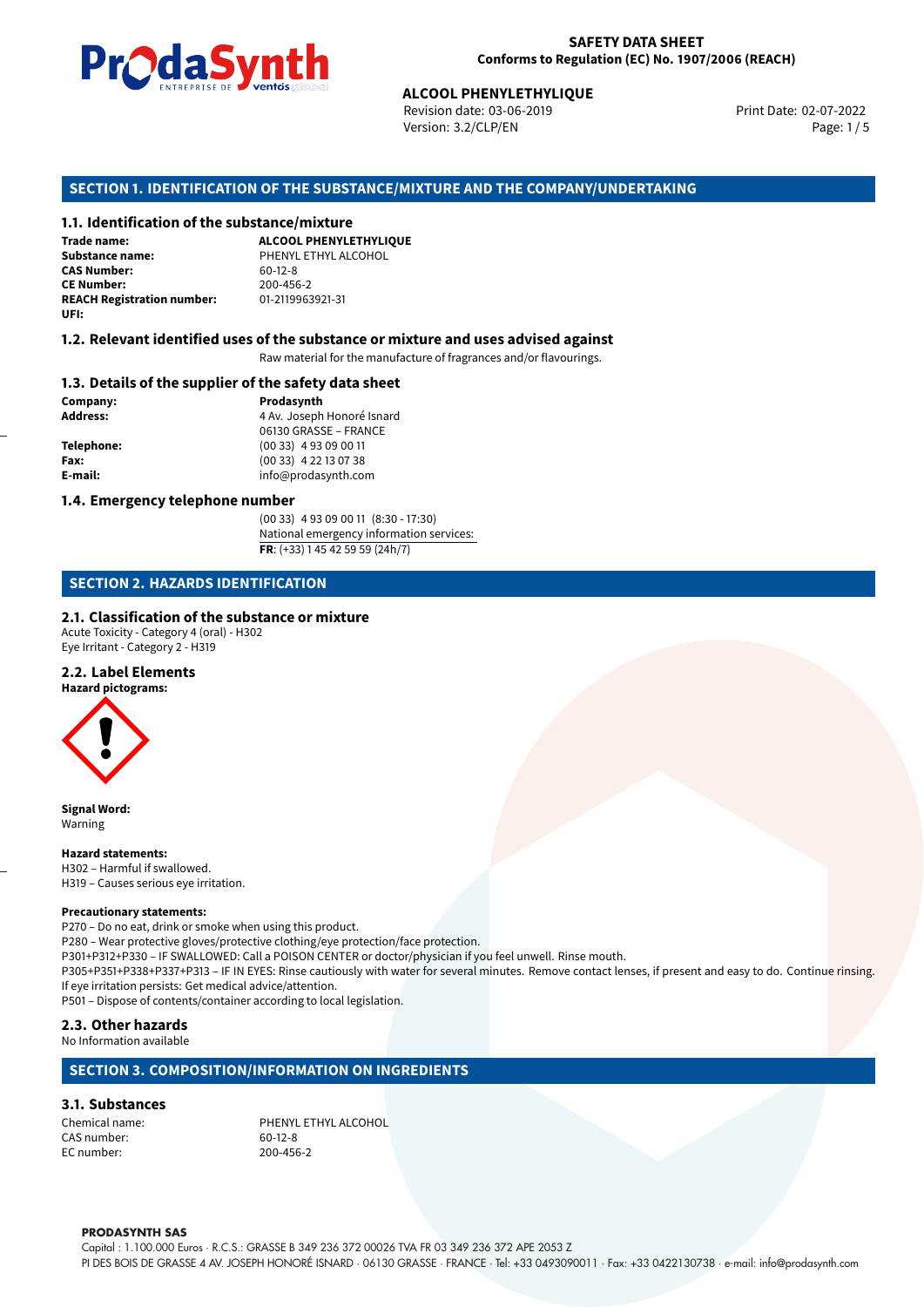

Revision date: 03-06-2019 Version: 3.2/CLP/EN Page: 2 / 5

#### **Hazardous constituents:**

| <b>Chemical Name</b>   | % (w/w)   | CAS No<br><b>EC No</b> | Classification according to Regulation 1272/2008    |
|------------------------|-----------|------------------------|-----------------------------------------------------|
| I PHENYL ETHYL ALCOHOL | $\geq$ 50 | 60-12-8<br>200-456-2   | Acute Tox. 4 (oral) - H302<br>l Eve Irrit. 2 - H319 |

[See the full text of the hazard statements in section 16.](#page-4-0)

#### **3.2. Mixtures**

Not applicable.

#### **SECTION 4. FIRST-AID MEASURES**

#### **4.1. Description of necessary first aid measures**

| Ingestion:    | Rinse mouth with water.                                                                                               |  |  |
|---------------|-----------------------------------------------------------------------------------------------------------------------|--|--|
|               | Obtain medical advice.                                                                                                |  |  |
|               | Keep at rest. Do not induce vomiting.                                                                                 |  |  |
| Eye contact:  | In case of contact with eyes, rinse immediately with plenty of water for at least 15 minutes and seek medical advice. |  |  |
| Inhalation:   | Remove person to fresh air and keep at rest.                                                                          |  |  |
|               | Seek immediate medical advice.                                                                                        |  |  |
| Skin contact: | Take off immediately all contaminated clothing.                                                                       |  |  |
|               | Thoroughly wash affected skin with soap and water.                                                                    |  |  |
|               | Seek medical attention if symptoms persist.                                                                           |  |  |

#### **4.2. Most important symptoms and effects, both acute and delayed**

No information available.

#### **4.3. Indication of any immediate medical attention and special treatment needed** No information available.

### **SECTION 5. FIRE-FIGHTING MEASURES**

#### **5.1. Extinguishing Media**

Water spray, carbon dioxide, dry chemical powder or appropriate foam. For safety reasons do not use full water jet.

#### **5.2. Special hazards arising from the substance or mixture**

Known or Anticipated Hazardous Products of Combustion: Emits toxic fumes under fire conditions.

#### **5.3. Advice for firefighters**

High temperatures can lead to high pressures inside closed containers. Avoid inhalation of vapors that are created. Use appropriate respiratory protection. Do not allow spillage of fire to be poured into drains or watercourses. Wear self-contained breathing apparatus and protective clothing.

#### **SECTION 6. ACCIDENTAL RELEASE MEASURES**

#### **6.1. Personal precautions, protective equipment and emergency procedures**

Evacuate surronding areas. Ensure adequate ventilation. Keep unnecessary and unprotected personnel from entering. Do not breathe vapor/spray. Avoid contact with skin and eyes. Information regarding personal protective measures: see section 8.

#### **6.2. Environmental precautions**

To avoid possible contamination of the environment, do not discharge into any drains, surface waters or groundwaters.

#### **6.3. Methods and materials for containment and cleaning up**

Cover with an inert, inorganic, non-combustible absorbent material (e.g. dry-lime, sand, soda ash). Place in covered containers using non-sparking tools and transport outdoors. Avoid open flames or sources of ignition (e.g. pilot lights on gas hot water heater). Ventilate area and wash spill site after material pickup is complete.

#### **6.4. Reference to other sections**

Information regarding exposure controls, personal protection and disposal considerations can be found in sections 8 and 13.

#### **PRODASYNTH SAS**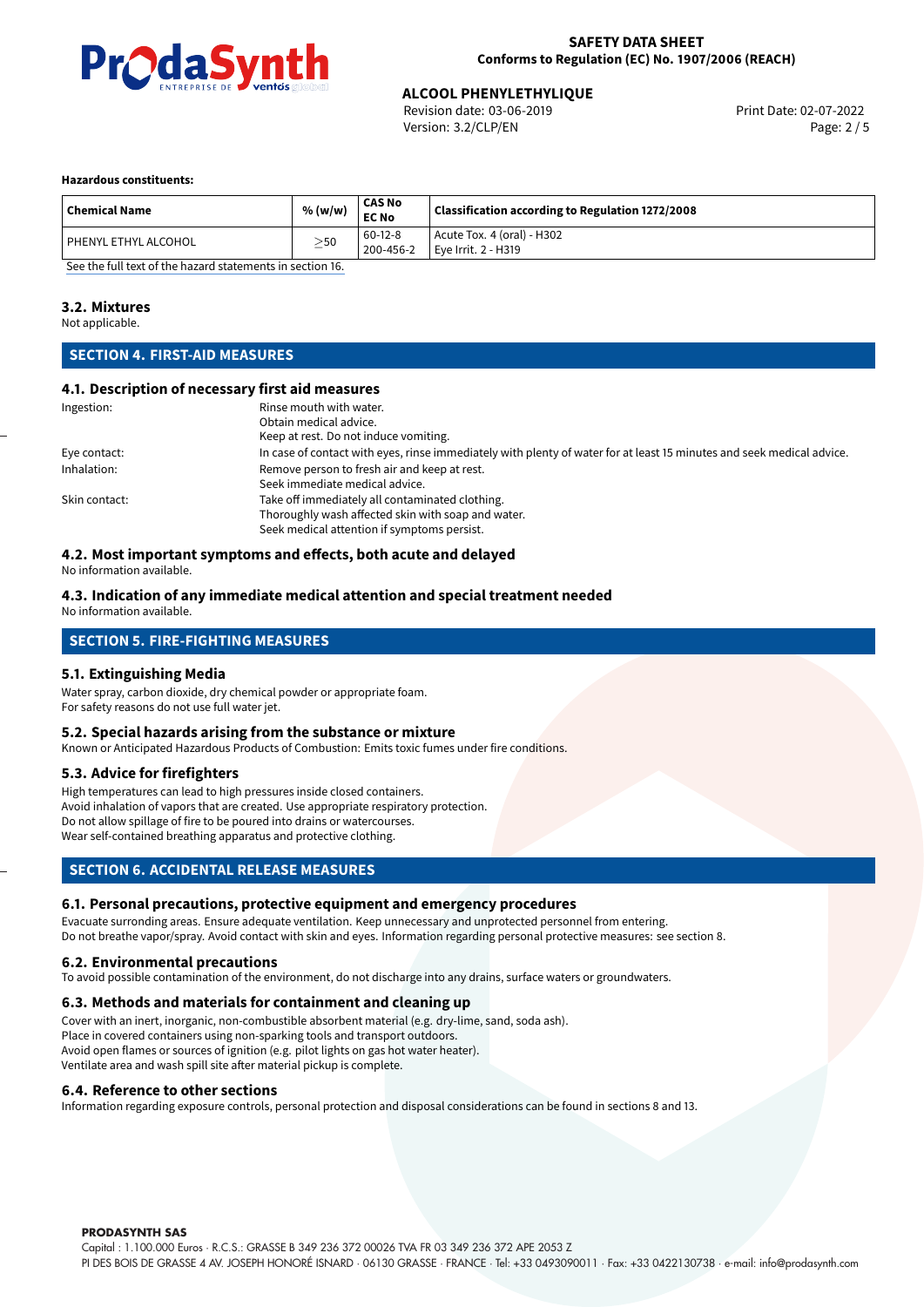

Revision date: 03-06-2019 Version: 3.2/CLP/EN Page: 3 / 5

#### **SECTION 7. HANDLING AND STORAGE**

#### **7.1. Precautions for safe handling**

Do not store or handle this material near food or drinking water. Do not smoke. Avoid contact with the eyes, skin and clothing. Wear protective clothing and use glasses. Observe the rules of safety and hygiene at work. Keep in the original container or an alternative made from a compatible material.

### **7.2. Conditions for safe storage, including any incompatibilities**

Store in tightly closed and preferably full containers in a cool, dry and ventilated area, protected from light. Keep away from sources of ignition (e.g. hot surfaces, sparks, flame and static discharges). Keep away from incompatible materials (see section 10).

#### **7.3. Specific end use(s)**

No information available.

#### **SECTION 8. EXPOSURE CONTROLS AND PERSONAL PROTECTION**

#### **8.1. Control parameters**

Components with occupational exposure limits: None known.

#### **8.2. Exposure controls**

| Appropriate engineering controls: | Measures should be taken to prevent materials from being splashed into the body.                                                            |
|-----------------------------------|---------------------------------------------------------------------------------------------------------------------------------------------|
|                                   | Provide adequate ventilation, according to the conditions of use. Use a mechanical exhaust if required.                                     |
| Eye/Face protection:              | Chemical safety goggles are recommended. Wash contaminated goggles before reuse.                                                            |
| Hand Protection:                  | Chemical-resistant gloves are recommended. Wash contaminated gloves before reuse.                                                           |
| Body protection:                  | Personal protective equipment for the body should be selected based on the task being performed and the risks<br>involved.                  |
| <b>Respiratory Protection:</b>    | In case of insufficient ventilation, use suitable respiratory equipment.                                                                    |
| Environmental exposure controls:  | Emissions from ventilation or process equipment should be checked to ensure they comply with environmental<br>protection legislation.       |
|                                   | In some cases, filters or engineering modifications to the process equipment will be necessary to reduce emissions to<br>acceptable levels. |

#### **SECTION 9. PHYSICAL AND CHEMICAL PROPERTIES**

#### **9.1. Information on basic physical and chemical properties**

| Appearance:                            | Liquid                                        |
|----------------------------------------|-----------------------------------------------|
| Colour:                                | Conforms to standard                          |
| Odour:                                 | Conforms to standard                          |
| Odour theshold:                        | Not determined                                |
| pH:                                    | Not determined                                |
| Melting point/freezing point:          | $-25.8$                                       |
| Boling point/boiling range (°C):       | 219 (1019hPa)                                 |
| Flash point:                           | $102^{\circ}$ C                               |
| Evaporation rate:                      | Not determined                                |
| Flammability:                          | Not determined                                |
| Lower flammability/Explosive limit:    | Not determined                                |
| Upper flammability/Explosive limit:    | Not determined                                |
| Vapour pressure:                       | 0,08 mbar at $20^{\circ}$ C                   |
| Vapour Density:                        | Not determined                                |
| Density:                               | 1,015 $-1,025$ g/mL (20°C)                    |
| Relative density:                      | $1,015-1,025(20°C)$                           |
| Water solubility:                      | SLIGHTLY SOLUBLE IN WATER; SOLUBLE IN ETHANOL |
| Solubility in other solvents:          | SOLUBLE IN ETHANOL                            |
| Partition coefficient n-octanol/water: | Not determined                                |
| Auto-ignition temperature:             | Not determined                                |
| Decomposition temperature:             | Not determined                                |
| Viscosity, dynamic:                    | 12 mm2/s (23°C)                               |
| Viscosity, kinematic:                  | Not determined                                |
| Explosive properties:                  | Not determined                                |
| Oxidising properties:                  | <b>NONE EXPECTED</b>                          |
|                                        |                                               |

#### **PRODASYNTH SAS**

Capital : 1.100.000 Euros · R.C.S.: GRASSE B 349 236 372 00026 TVA FR 03 349 236 372 APE 2053 Z PI DES BOIS DE GRASSE 4 AV. JOSEPH HONORÉ ISNARD · 06130 GRASSE · FRANCE · Tel: +33 0493090011 · Fax: +33 0422130738 · e-mail: info@prodasynth.com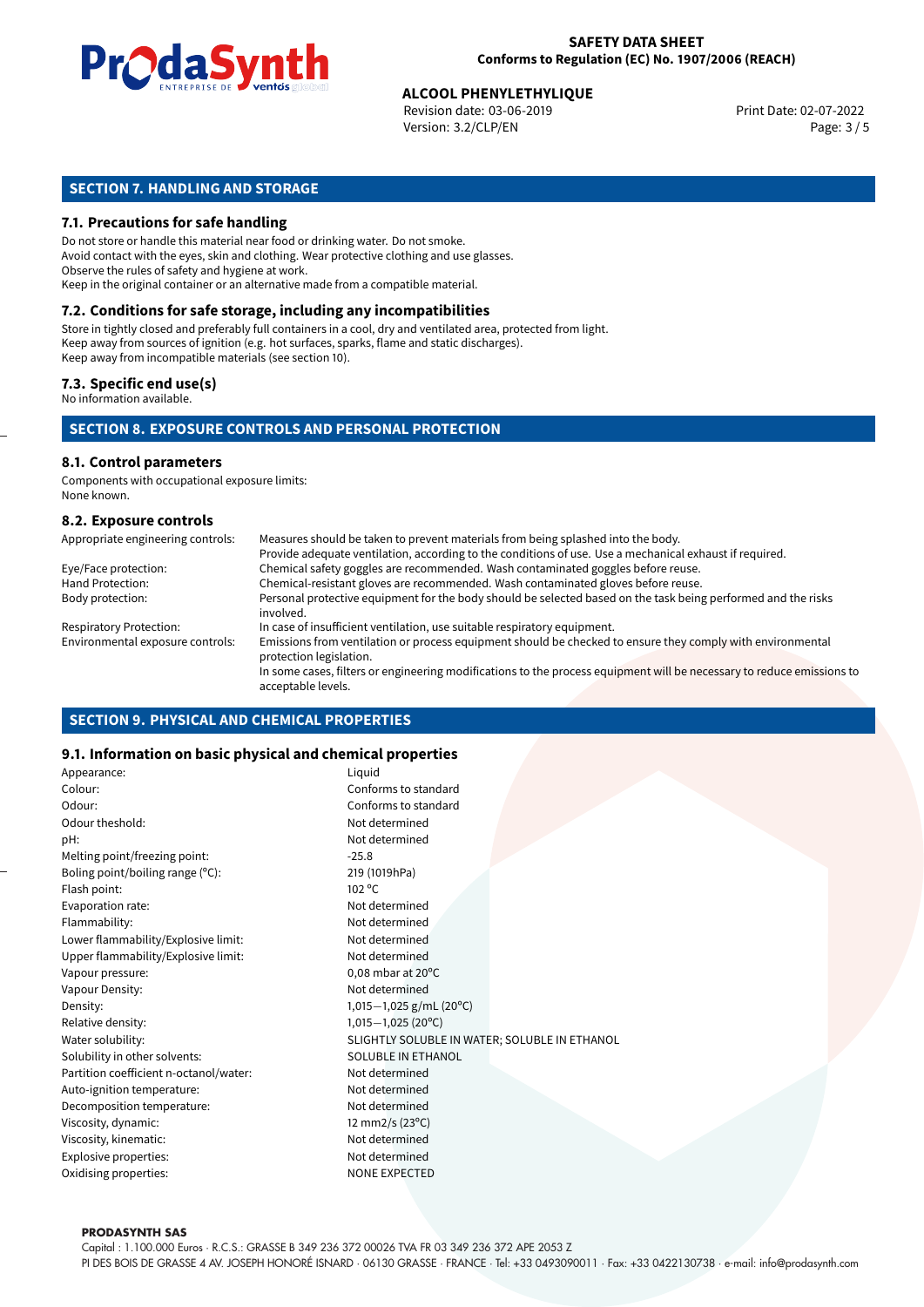

Revision date: 03-06-2019 Version: 3.2/CLP/EN Page: 4 / 5

#### **9.2. Additional information**

No information available.

#### **SECTION 10. STABILITY AND REACTIVITY**

#### **10.1. Reactivity**

No hazardous reactions if stored and handled as prescribed/indicated.

#### **10.2. Chemical stability**

The product is stable if stored and handled as prescribed/indicated.

#### **10.3. Possibility of hazardous reactions**

No hazardous reactions if stored and handled as prescribed/indicated.

#### **10.4. Conditions to Avoid**

Conditions to Avoid: Excessive heat, flame or other ignition sources.

#### **10.5. Incompatible materials**

Avoid contact with strong acids and bases and oxidizing agents.

#### **10.6. Hazardous decomposition products**

During combustion may form carbon monoxide and unidentified organic compounds.

#### **SECTION 11. TOXICOLOGICAL INFORMATION**

#### **11.1. Information on toxicological effects**

| <b>Acute toxicity</b>             | Harmful if swallowed.                                                     |
|-----------------------------------|---------------------------------------------------------------------------|
| Skin corrosion/irritation         | Based on the data available, the criteria for classification are not met. |
| Serious eye damage/irritation     | Causes serious eye irritation.                                            |
| Respiratory or skin sensitisation | Based on the data available, the criteria for classification are not met. |
| Germ cell mutagenicity            | Based on the data available, the criteria for classification are not met. |
| Carcinogenicity                   | Based on the data available, the criteria for classification are not met. |
| <b>Reproductive toxicity</b>      | Based on the data available, the criteria for classification are not met. |
| <b>STOT-single exposure</b>       | Based on the data available, the criteria for classification are not met. |
| <b>STOT-repeated exposure</b>     | Based on the data available, the criteria for classification are not met. |
| <b>Aspiration hazard</b>          | Based on the data available, the criteria for classification are not met. |

#### **SECTION 12. ECOLOGICAL INFORMATION**

#### **12.1. Toxicity**

#### **Assessment:**

Based on the data available, the criteria for classification are not met. **Experimental/calculated data:** No information available.

#### **12.2. Degradability**

Biodegradation : Readily biodegradable. (OECD 301 B).

#### **12.3. Bioaccumulative potential**

log Kow : < 4,5.

**12.4. Soil mobility** No information available.

#### **12.5. Results of PBT and vPvB assessment**

The product does not contain substances fulfilling the PBT or vPvB criteria at 0.1% or above.

#### **12.6. Other adverse effects**

See also sections 6, 7, 13 and 15 Do not allow to get into waste water or waterways.

#### **SECTION 13. DISPOSAL CONSIDERATIONS**

#### **13.1. Waste treatment methods**

Dispose of in accordance with national and local environmental regulations.

#### **PRODASYNTH SAS**

Capital : 1.100.000 Euros · R.C.S.: GRASSE B 349 236 372 00026 TVA FR 03 349 236 372 APE 2053 Z PI DES BOIS DE GRASSE 4 AV. JOSEPH HONORÉ ISNARD · 06130 GRASSE · FRANCE · Tel: +33 0493090011 · Fax: +33 0422130738 · e-mail: info@prodasynth.com